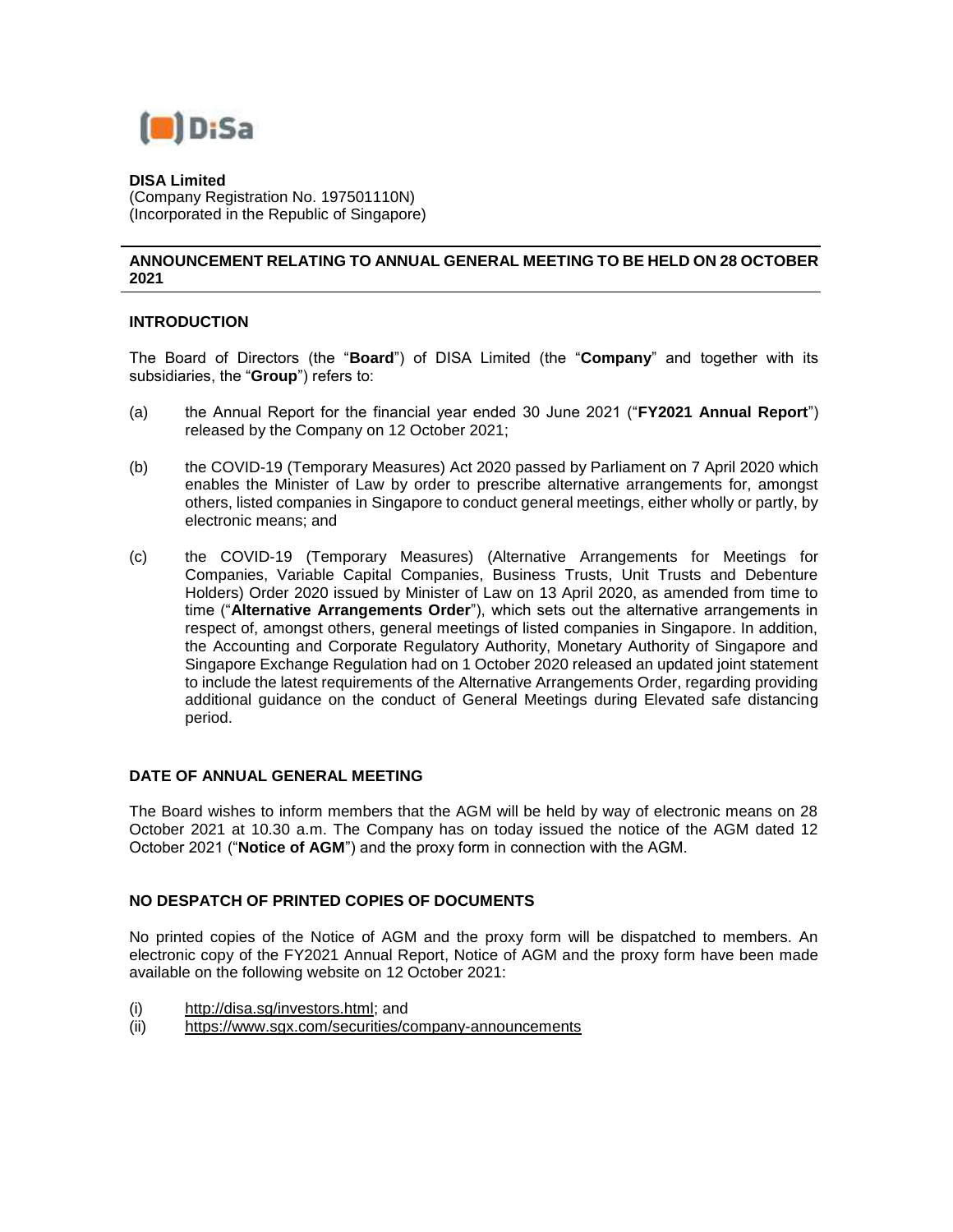### **ALTERNATIVE ARRANGEMENTS FOR AGM**

Pursuant to the Alternative Arrangements Order, all members will not be allowed to attend the AGM in person. Alternative arrangements are instead put in place to allow all members to participate in the AGM by:

- (i) observing or listening to the AGM proceedings via a live streaming. Pre-registration is required for members who wish to participate the live streaming;
- (ii) submitting questions ahead of the AGM; and
- (iii) appointing the "Chairman of the Meeting" as proxy to attend, speak and vote on their behalf at the AGM.

Persons who hold shares through relevant intermediaries (as defined in section 181 of the Companies Act, Chapter 50 of Singapore), including CPF and SRS investors, should contact the relevant intermediary (which would include, in the case of CPF and SRS investors their respective CPF Agent Banks and SRS Approved Banks) to indicate their interest in order for the relevant intermediary to make the necessary arrangements for them to participate in the live streaming of the AGM proceedings.

Details of the steps for pre-registration, pre-submission of questions and voting at the AGM are set out in the Appendix to this announcement and should be read in conjunction with the notice of AGM. As the COVID-19 situation is constantly evolving, the Company has to implement measures to take into account the requirements, guidelines and recommendations of regulatory bodies and government agencies from time to time. Accordingly, the Company may be required to change its AGM arrangements at short notice. Members are advised to closely monitor announcements made by the Company on SGXNet. The Company would like to thank all members for their patience, understanding and co-operation.

# **BY ORDER OF THE BOARD**

#### **CHNG WENG WAH**

Managing Director and Chief Executive Officer 12 October 2021

*This announcement has been reviewed by the Company's sponsor, SAC Capital Private Limited (the "Sponsor"). This announcement has not been examined or approved by the Singapore Exchange Securities Trading Limited (the "SGX-ST") and the SGX-ST assumes no responsibility for the contents of this announcement including the correctness of any of the statements or opinions made or reports contained in this announcement.* 

*The contact person for the Sponsor is Mr. Ong Hwee Li (Registered Professional, SAC Capital Private Limited)* 

*Address: 1 Robinson Road, #21-00 AIA Tower, Singapore 048542.* 

*Telephone number: +65 6232 3210*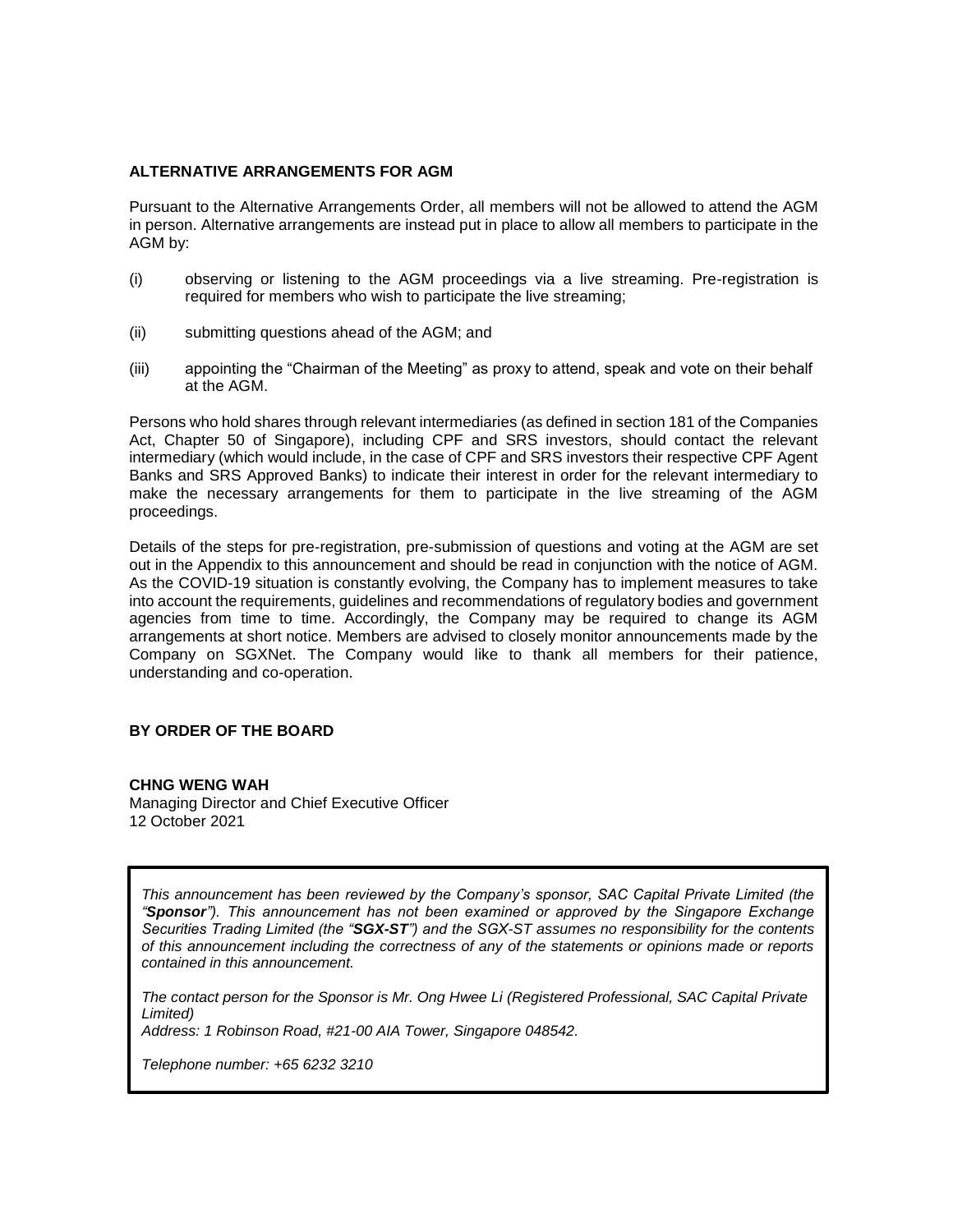#### **APPENDIX**

Members will be able to observe and/or listen to the AGM proceedings of the Company through a live audio-video stream using their mobile phones, tablets or computers, or live audio-only stream by accessing a link which will be emailed to you one day before the AGM date, submit questions in advance of the AGM and/or vote by appointing the Chairman of the Meeting as proxy to attend, speak and vote on their behalf at the AGM.

To do so, members will need to complete the following steps (to be read in conjunction with the notice of AGM):

| No. | <b>Steps</b>                   | <b>Details</b>                                                                                                                                                                                                                                                                                                                                                                               |
|-----|--------------------------------|----------------------------------------------------------------------------------------------------------------------------------------------------------------------------------------------------------------------------------------------------------------------------------------------------------------------------------------------------------------------------------------------|
| 1.  | Pre-registration               | Members who wish to observe and/or listen to the live streaming<br>pre-register<br>website<br>must<br>at<br>at<br>https://conveneagm.com/sg/disalimited2021 (the "DISA<br>AGM Website") from 12 October 2021, 10.30 a.m. till 25<br>October 2021, 10.30 a.m.                                                                                                                                 |
|     |                                | Upon successful pre-registration, each such member will<br>receive an email containing a link to access the streaming of the<br>AGM proceedings, together with the relevant log in details and<br>instructions.                                                                                                                                                                              |
|     |                                | A member who did not receive an email by 10.30 a.m. on 27<br>October 2021, but have pre-registered by the Registration<br>Deadline should contact the Company's Share Registrar at the<br>following email address: shareregistry@incorp.asia, with the<br>following details included:                                                                                                        |
|     |                                | the member's full name; and<br>(i)<br>his/her/its identification/registration number.<br>(ii)                                                                                                                                                                                                                                                                                                |
|     |                                | Members are reminded that the AGM proceedings are private.<br>Instructions on access to the live streaming of the AGM<br>proceedings should therefore not be shared with anyone who is<br>not a member of the Company or otherwise not authorised to<br>attend the AGM. Recording of the live streaming in whatever<br>form is also strictly prohibited.                                     |
| 2.  | Submit questions in<br>advance | Members may also submit questions relating to the resolutions<br>to be tabled for approval at the AGM or the Company's<br>businesses and operations not later than 10.30 a.m. on 21<br>October 2021 ("Submission Deadline") through one of the<br>following means: (a) via the DISA AGM Website; (b) by email to<br>shareregistry@incorp.asia; or (c) by post to the following<br>addresses: |
|     |                                | 30 Cecil Street, #19-08<br><b>Prudential Tower</b><br>Singapore 049712<br>In.Corp Corporate Services Pte. Ltd.<br>C/o DISA Limited                                                                                                                                                                                                                                                           |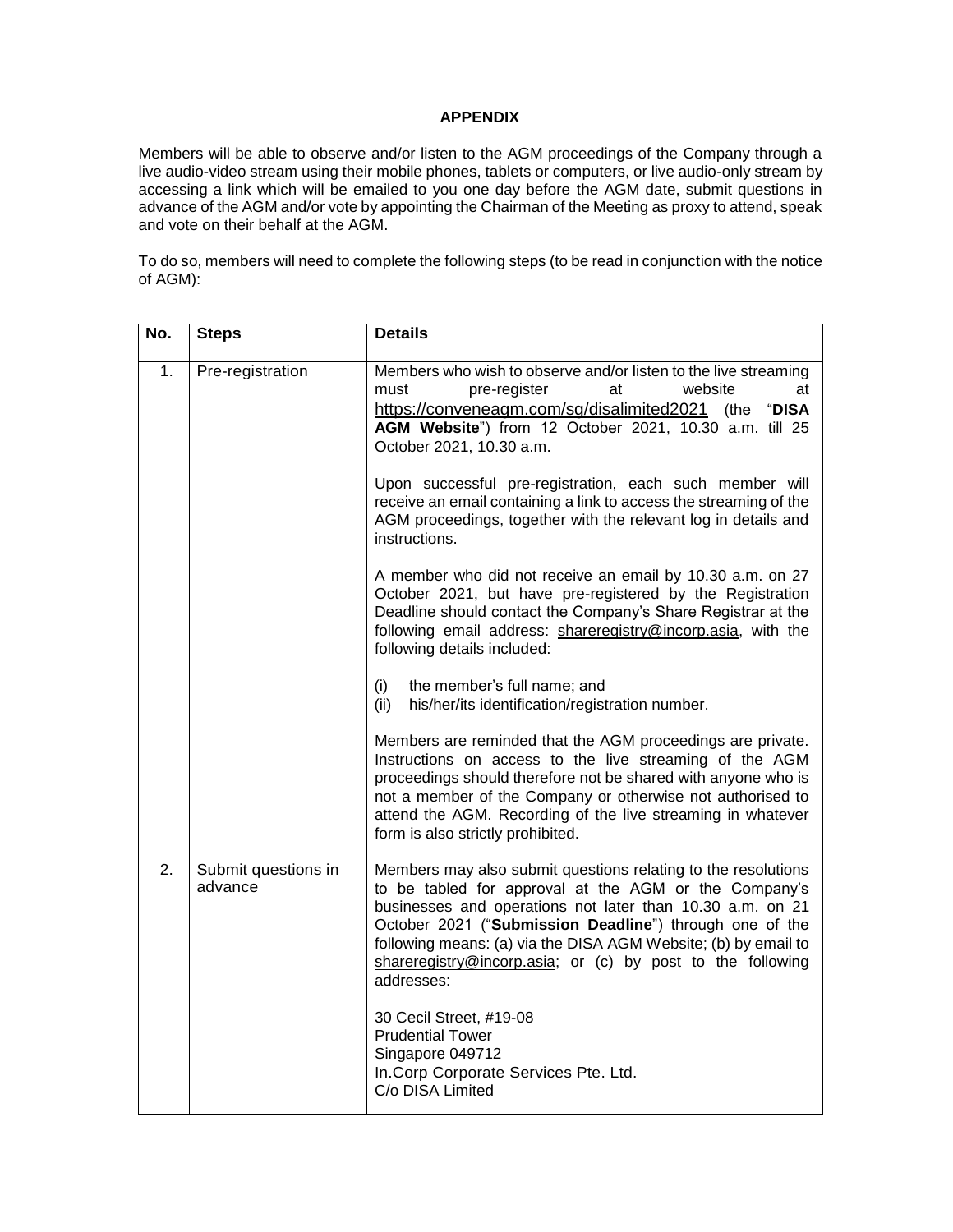|    |                 | When sending in your questions by post or by email, please<br>also provide the following details:                                                                                                                                                                                                                                                                                                                                                                                                                                                                                                          |
|----|-----------------|------------------------------------------------------------------------------------------------------------------------------------------------------------------------------------------------------------------------------------------------------------------------------------------------------------------------------------------------------------------------------------------------------------------------------------------------------------------------------------------------------------------------------------------------------------------------------------------------------------|
|    |                 | (i)<br>the member's full name; and<br>his/her/its identification/registration number,<br>(ii)                                                                                                                                                                                                                                                                                                                                                                                                                                                                                                              |
|    |                 | for verification purposes, failing which the submission will be<br>treated as invalid.                                                                                                                                                                                                                                                                                                                                                                                                                                                                                                                     |
|    |                 | Please note that members will not be able to ask questions<br>during the AGM live streaming.                                                                                                                                                                                                                                                                                                                                                                                                                                                                                                               |
|    |                 | The Company will endeavor to address questions which are<br>substantial and relevant (as may be determined by the<br>Company in its sole discretion) received from members prior<br>to or during the AGM.                                                                                                                                                                                                                                                                                                                                                                                                  |
|    |                 | The Company will publish the minutes of the AGM on<br>SGXNet and the Company's website within one month after<br>the date of AGM, together responses from the Board and<br>Management in relation to substantial and relevant<br>comments or queries from members relating to the<br>resolutions that are tabled for approval at the AGM.                                                                                                                                                                                                                                                                  |
| 3. | Voting by Proxy | Member must appoint the Chairman of the Meeting as their<br>proxy to attend, speak and vote on their behalf at the AGM if<br>such member wishes to exercise their voting rights at the<br>AGM. The Proxy Form is available on SGXNet and<br>https://disa.sg/investors.html. A member must give specific<br>instruction as to voting, or abstentions from voting, in respect<br>of a resolution in the Proxy Form, failing which the<br>appointment of the Chairman of the Meeting as proxy for that<br>resolution will be treated as invalid. The Proxy Form must be<br>submitted in the following manner: |
|    |                 | (a) If submitted electronically, be submitted via email to<br>shareregistry@incorp.asia;<br>If submitted by post, be deposited at the registered<br>(b)<br>office of the Company's share registrar at 30 Cecil<br>Street #19-08 Prudential Tower Singapore 049712; and<br>Member who registered for live streaming is also<br>(c)<br>encouraged to submit electronically at the point of<br>registration via DISA AGM Website,                                                                                                                                                                             |
|    |                 | in each case, no later than 10.30 a.m. on 25 October 2021.<br>In the case of submission of Proxy Form other than via the<br>DISA AGM Website, a member who wishes to submit an<br>instrument of proxy must first download, complete and sign<br>the Proxy Form, before submitting it by post to the address<br>provided above, or before scanning and sending it by email<br>to the email address provided above.                                                                                                                                                                                          |